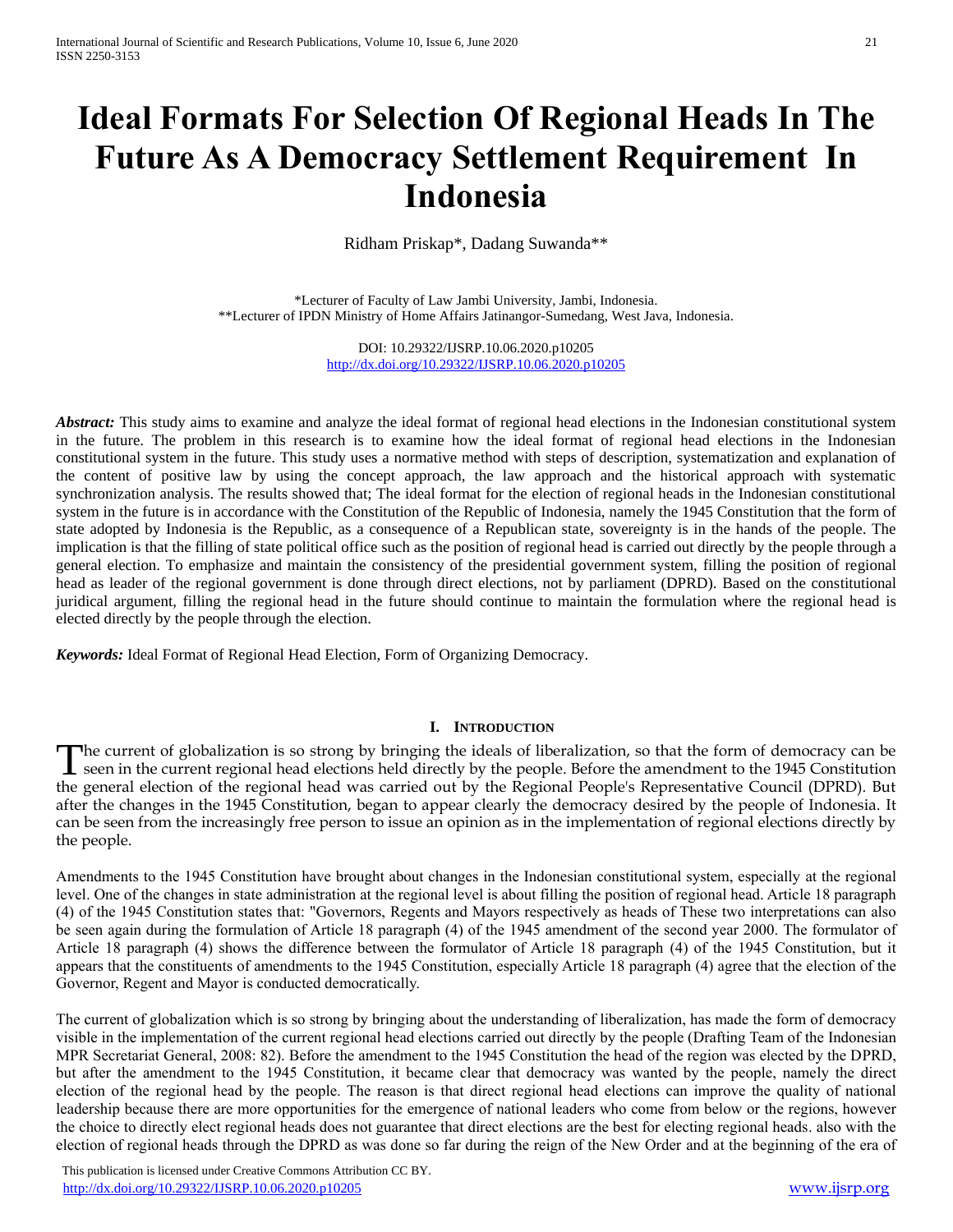reform, both of these systems have advantages and disadvantages.

On the other hand there are those who want an election through representation in which the regional head is elected by the DPRD, this is because in Pancasila democracy what stands out is the principle of deliberation and consensus, so that the regional head election does not need to be done directly, it is simply done through the DPRD. The long debate over the implementation of regional head elections whether directly elected by the people through more democratic elections or elected by more democratic members of the DPRD or whether the regional head was better appointed by the President both have weaknesses and advantages. This problem is then the writer tries to give thought about the most appropriate format for regional head elections in accordance with Indonesian democracy based on Pancasila and the 1945 Constitution by selecting the title; Ideal Formulation of Regional Head Election in the Indonesian State Administration System.

In organizing elections, it is necessary to have an oversight to ensure that the elections are really carried out based on the principles of elections and legislation. To oversee the implementation of general elections, especially regional head elections, regulated in Article 70 of Law Number 15 Year 2011 "Regency / City Panwaslu, District Panwaslu, Field Election Supervisors, and Overseas Election Supervisors are formed no later than 1 (one) month before the stages firstly, the holding of an election starts and ends no later than two months after all stages of the election have been completed. So it is clear that pure democratic elections are a form of people's collective statement of sovereignty and an irrevocable right of citizens, these rules are recognized in national constitutions everywhere in the world as well as in human rights instruments and international law.

#### **II. RESEARCH METHODS**

This research is a normative legal research by conducting a study of three layers of legal science, namely dogmatic law, legal theory and legal philosophy. (Bahder Johan Nasution, 2000: 16). The method used in this research is the conceptual approach, normative approach and historical approach. Legal material consists of primary legal material, secondary legal material and tertiary legal material. Primary legal material consists of legislation relating to the problem discussed, namely legal material that has binding power because it is issued by the government. Secondary legal material is material that provides an explanation of primary legal materials such as the Draft Law, the results of research, or the opinions of legal experts. Tertiary legal materials are materials that provide instructions and explanations for primary legal materials and secondary legal materials such as dictionaries (laws), encyclopedias and others. In analyzing legal materials, researchers do so by taking an inventory of all statutory regulations and legal materials relating to the holding of elections for regional heads and local government. The next step is to systematize all legislation and legal materials that have been inventoried to further interpret norms that have been systematized by axiomatic and hermeneuic thinking with the starting point of philosophical thinking.

## **III. LITERATURE REVIEW**

## **3.1. Freedom of Choice Theory**

Human freedom will face a limit, this then requires a person to make a choice. When humans choose or the fall of decisions arises human consciousness, because basically humans realize themselves autonomously from the first time he recognizes himself. He accepts himself and becomes himself with his uniqueness. He is autonomous and independent. Human freedom is an ability to give meaning and direction to life and his work, the ability to accept or reject the possibilities and values that are continually offered to him. The thing that needs to be understood is that there is an effect on human beings, which later affects human freedom which in the philosophical world is called autodeterminism, which is in determining choices, humans are determined by factors outside their own abilities, such as mixing social conditions, while on one side humans also autonomously also determine their actions. (Anton Bakker, 2000: 99).

John S. Mill groups freedom to; First; Freedom which encompasses the realm of inner power, that is, consciousness which demands freedom of conscience in the broadest sense, namely freedom in thinking and feeling, absolute freedom of opinion and sentiment for everything that is practical or speculative, which is scientific, moral or theological. Freedom to express and announce his opinion. Second is freedom associated with individual power. Third; is freedom that is related to other people. (John Stuart Mill, 1996: 202).

According to Jean Paul Sartre that human ties are freedom and human freedom is absolute, (Harun Hadiwijono, S, 1980: 162). freedom is only owned by humans alone. (Dwi Siswanto, 2001: 58). It is said to be absolute because this is a condition for human development and self-development or is called human rality is free, bassically and completely free. (Jean-Paul Sartre, Being and Nothingness, 1956: 11). While freedom appears in the fact that humans are not themselves, but are always in a situation of being themselves. Situations where humans are required not to stop at themselves but rather try to change themselves. This effort is accompanied by various decisions on choices that humans can choose themselves. In this endeavor humans act alone without others helping or being with them. He must make his choice for himself and for all humanity.

Humans are free to determine what is the essence of himself and this determination is done by making choices. However, the freedom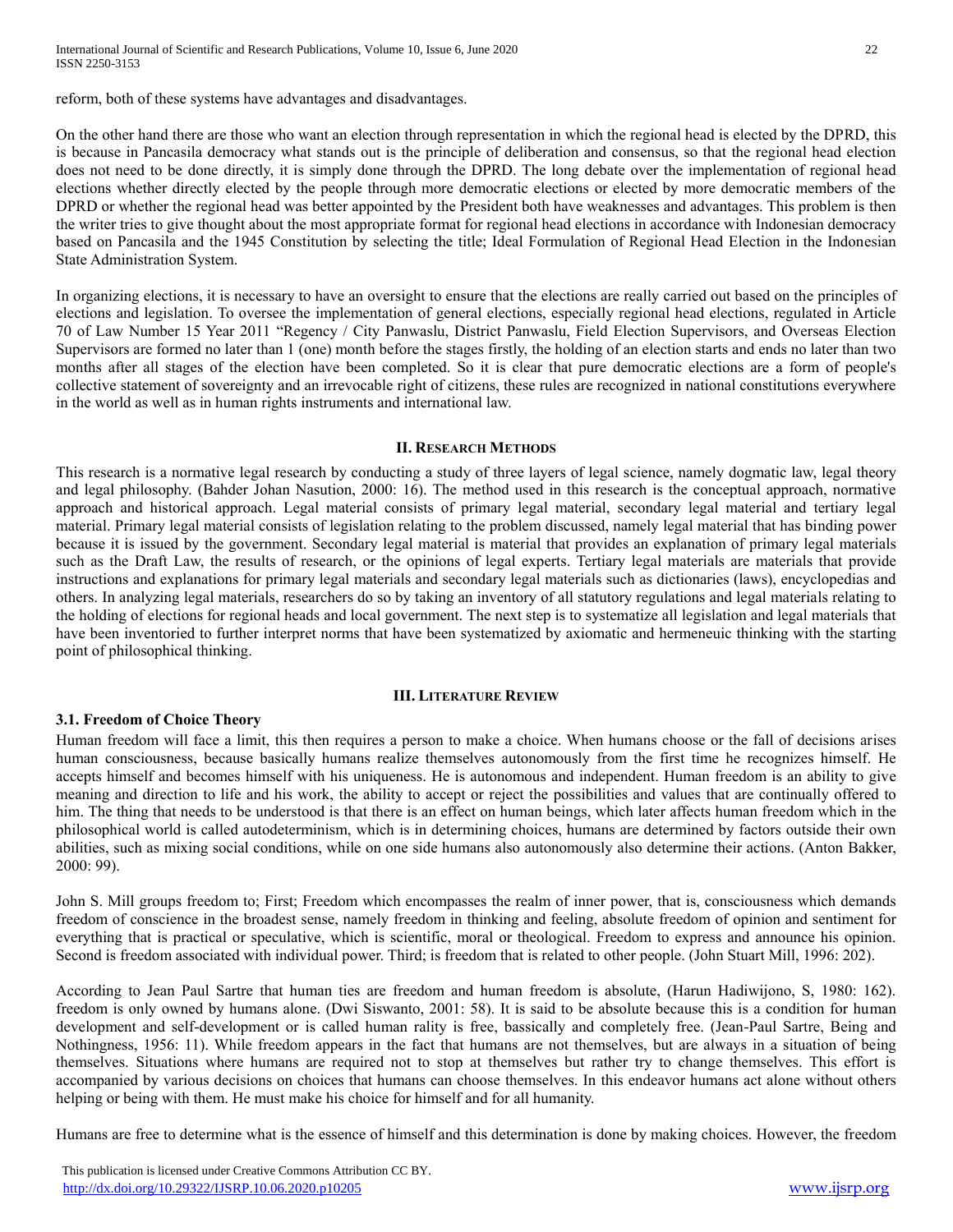to make this choice is accompanied by a deep fear, because with that choice humans declare their responsibility not to themselves but also to others. The early man is aware that he exists, it means that man realizes that he is facing the future, and he is aware he is doing so. This emphasizes a responsibility on humans. (Ahmad Tafsir, 2001: 226-227). When man realizes he is dealing with something, realizes that he has chosen to be, at that time he is also responsible for deciding for himself and all people, and at that moment humans cannot escape from overall responsibility. In addition to self, humans are also required to be responsible for the natural taste. Man is fully responsible, even for nature, because his feelings are shaped by his own actions. In relation to each other as part of the reality of human existence that exists freely together, Jean Paul Sartre believes that one's freedom must also take into account the freedom of others as he said; I must not make my freedom a goal without simultaneously making the same thing with the freedom of others. So I am free, but in my freedom, I should also provide opportunities for others to express their freedom. (Van der Weij, P.A.,: 149-150). In the context of freedom of choice, giving meaning to life and the living world will become possible. In this context freedom of choice is absolute and is the essence of human life.

## **3.2. Political Position Theory**

Political recruitment or political representation plays an important role in a country's political system. This is because this process determines who will carry out the functions of the country's political system through existing institutions. On the other hand, we can find a definition or understanding of political recruitment that pays more attention to its functional point of view, namely "The process by which citizens are selected for involvement in politics". The above understanding explains that political recruitment is a process that involves citizens in politics. Therefore, whether or not the objectives of a good political system are achieved depends on the quality of political recruitment. The presence of a political party can be seen from the ability of the party to carry out its function. One of the most important functions possessed by political parties is the function of political recruitment. As expressed by political expert Ramlan Surbakti, that political recruitment includes the selection, selection and appointment of a person or group of people to carry out a number of roles in the political system in general and the government in particular. For this reason, political parties have their own way of recruiting, especially in the implementation of the recruitment system and procedural system carried out by these political parties. Not only that the recruitment process is also a function of finding and inviting people who have the ability to take an active part in political activities, namely by going through various screening processes.

In the realm of democracy, Political Parties are one of the important institutional instruments of implementing a modern democratic political system. Modern democracy presupposes a system called representativeness, both representation in formal state institutions such as parliament (DPD / DPRD) and representation of people's aspirations in party institutions. This is different from direct democracy as practiced in Classical Greece, modern democracy as an indirect democracy requires the media to deliver political messages to the state (government). The media in the form of these institutions are what we usually call political parties and their existence must be regulated in the modern state constitution. Given the function of political parties that are so important, their existence and performance is often an absolute measure of how democracy develops in a country. Although it is not an implementation of a government, its existence will affect how and in what direction the implementation of government is carried out.

Cadre formation in any organization is the pulse for an organization. Cadre formation is the process of storing Human Resources (HR) so that later they become leaders who are able to build the roles and functions of the organization better. In cadre training, there are two important issues. First, how the efforts made by the organization to increase the ability of both skills and knowledge. Second, is the ability to provide a cadre stock or organizational HR, and is especially focused on young people. This is a form of political education, where so far the role has been ignored. But what happens a lot now is a haphazard selection process without certain methods carried out by political parties, it can be seen that the political parties do not strictly select who will be the people's representatives later. The leaders of major political parties in Indonesia often come not from their qualifications.

## **3.3. Social Conflict Theory**

According to the law, conflict is defined as a struggle to obtain rare things such as values, status, power and so on where their conflicting objectives are not only to gain profits but also to subdue their competitors. Conflict can be interpreted as a conflict of power and interests between one group and another in the process of struggling for economic resources, political interests, social inequality and relatively limited cultural differences. (Robert Lawang, 1994: 53). From the various meanings above it can be concluded that conflict is disputes, disputes and conflicts that occur between members or the community with the aim of achieving something that is desired by challenging each other with the threat of violence. social conflict is a form of social interaction between one party and another party in the community which is characterized by mutual threatening, pressing, and mutually destructive attitudes. Social conflict is actually a process of meeting two or more parties that have the same relative importance to things that are limited. In its extreme form, the conflict takes place not only to maintain life and existence, but also aims to the degree of destruction of the existence of other people or groups that are seen as opponents or rivals.

In every social group there are always seeds of conflict between individuals and individuals, groups and groups, individuals or groups with the government. This contradiction is usually non-physical. But it can develop into a physical collision, violence and not in the form of violence. Many people argue that conflicts occur because of the struggle for something that is limited in number. There is also the opinion that the conflict arises because of the imbalances in society, especially between the upper classes and lower classes. In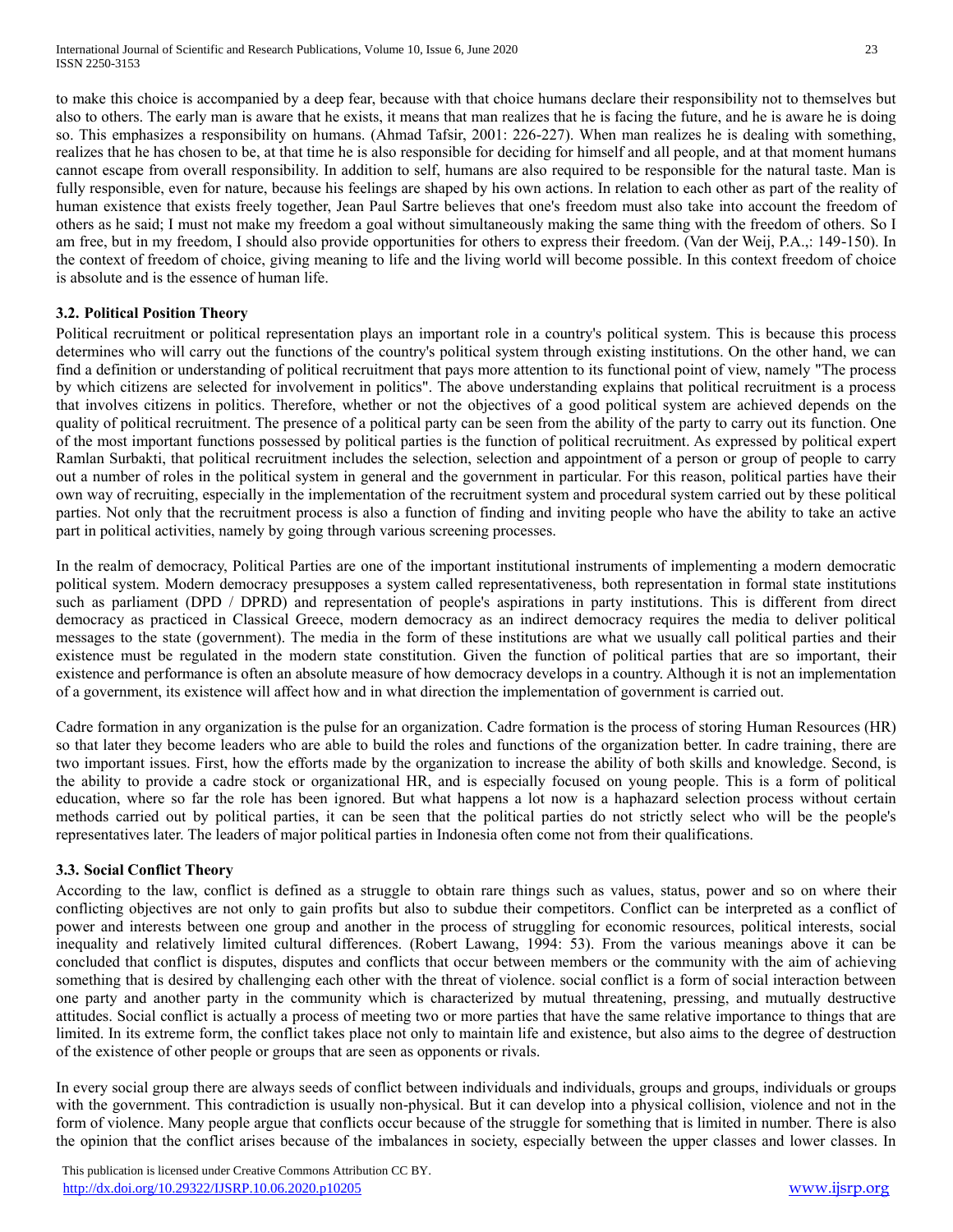addition, there are also differences in interests, needs, and goals of each community member.

## **3.4. Conceptual Framework**

The ideal formulation of regional head elections for the future is in accordance with the Indonesian constitutional system which relies on the Pancasila and the 1945 Constitution. Individuals Towards Effective Local Government (Retno Saraswati, 2011). Likewise with research conducted by Suharizal (2014). with the title Implications of Direct Regional Head Election on the Growth of Democracy and the Way of Government in the Regions. In line with that, Tubagus Iman Ariyadi (2015) conducted a study entitled The Role of Kiai in the Election of the Governor of Banten Province.

From various previous studies, both research as described above and academic research published in various research journals, in general, highlight and partially examine regional head elections, such as the constitutional rights of individual candidates in regional head elections, regional head elections in directly as the implementation of popular democracy, and examine the role of informal figures such as kiai and jawara in local elections. While the research conducted is a research that has multiple legal predictions by holistically examining existing rules, to find a legal thinking about how the ideal formulation for the holding of local elections in the future in the Indonesian constitutional system.

#### **3.4.1. Regional Head Election**

The regional head election referred to in this study is the regional head election as referred to in Act Number 1 of 2015 concerning Determination of Government Regulation in Lieu of Law Number 1 of 2014 concerning Election of Governors, Regents and Mayors Into Acts as contained in Article 1 number 1 that states; Election of Governors, Regents and Mayors, hereinafter referred to as Elections, shall mean the implementation of people's sovereignty in the Provinces and Regencies / Cities to elect Governors, Regents and Mayors directly and democratically.

The experience in Indonesia so far shows that there are at least five formulations for filling the position of regional head namely First, the regional head is elected indirectly, but only appointed or appointed by officials above him. Second, the Regional Head is indirectly elected as a level Article 15 of Law No. 5 of 1974 concerning Regional Government. Third; Regional heads are elected indirectly as stipulated in Article 34 of Law no. 22 of 1999 concerning Regional Government. Fourth; Regional heads are appointed by the DPRD. Fifth; Regional heads are elected directly by the voters through the elections as stipulated in Article 24 paragraph (5) and Article 56 of Law no. 32 of 2004 concerning Regional Government jo. UU no. 12 of 2008 concerning Amendment to Law No. 32 of 2004 in conjunction with Article 1 number 4 of Law No. 15 of 2011 concerning Election Organizers.

## **IV. RESULTS AND DISCUSSION**

#### **4.1. Observing the Implementation of Previous Elections, To Look For the Ideal Format of Regional Head Elections in the Future**

Since independence on August 17, 1945, the 1945 Constitution provides a description that Indonesia is a democratic country. In its leadership mechanism, the President must be accountable to the MPR in which the MPR is a body elected from the people, so that in the hierarchy the people should be the holders of state leadership through the representative mechanism chosen in the election. This conception reflects the realization of people's sovereignty with a democratic system. According to Affan Gafar 2004: 10) in the history of Indonesian politics, there are four kinds of democracy that have ever prevailed in Indonesia, namely democratic government during the revolution of independence, representative democracy, guided democracy, and Pancasila democracy.

The state administrators at the beginning of the independence period had a very large commitment in realizing political democracy in Indonesia. Democracy of the government during the revolution of independence lasted quite a long time, namely from 1945 to 1949, there were some fundemental things which laid the basis for democracy in Indonesia during this period, namely the overall Political franchise. It means that the nation's formers had from the beginning had a very large commitment to democracy, so that when independence was taken, all citizens who were considered adults had the same political rights, without any discrimination originating from race, religion, ethnicity, and regionalism. . A president who is constitutionally elected and to avoid the possibility of becoming a dictator, limits his power by forming a Central Indonesian National Committee (KNIP) to replace parliament. While in the administration of democracy, with the Vice President's Decree Number X issued on September 3, 1945, it was possible to form or be given the freedom to establish a number of political parties. Thus theoretically the Information is considered to be the foundation for the party system in Indonesia, for the next period in the history of Indonesian politics with the implementation of liberal democracy. The development of democracy in Indonesia has gone through a long history, ideas and ways have been tried and put forward to meet the demands of democratization in Indonesia. Efforts to meet the demands of realizing democratic governance, for example, can be seen from the presence of the formulation of the Indonesian democratic model in two eras of government, namely the old order and the new order. In the era of the Soekarno government, it was known as the guided democracy model, then later in the Soeharto era the democratic model that was implemented was the Pancasila democracy model. However, let alone having a democratic government, the democratic model offered in the two Indonesian government regimes, instead gave rise to an authoritarian government, which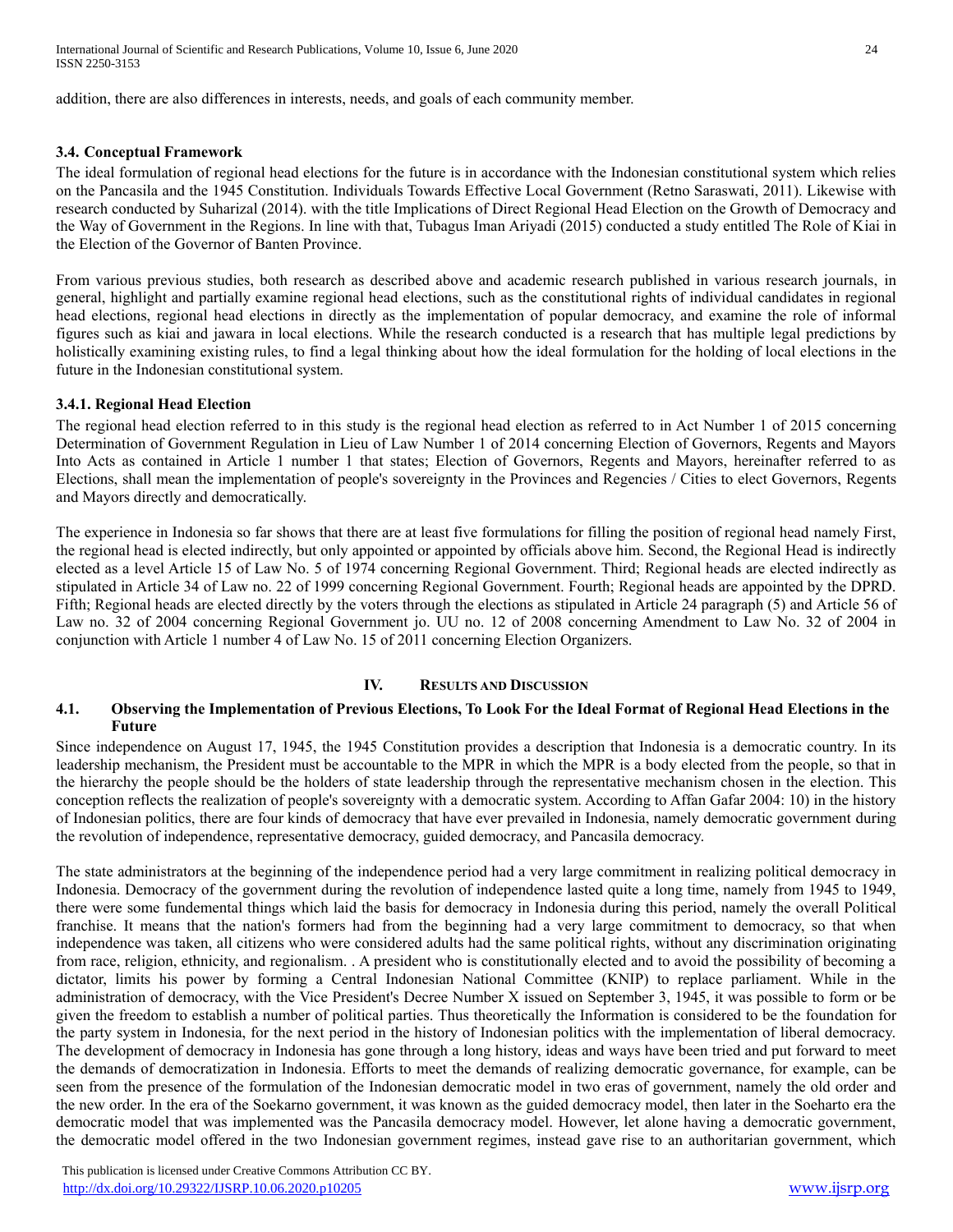bound the political freedom of its citizens.

The rolling of the reform movement has given rise to several changes, including in the matter of organizing the 1999 elections. The multi-party system of the 1999 elections actually proved that the Indonesian people in previous periods had been shackled by their political aspirations, because in the course of the existing political parties they were incompatible with people's aspirations, the existing parties only maintain the status quo. The emergence of many political parties with diverse segments and ideologies proves that Indonesia is actually not politically blind even though the electoral system is still proportional without including the name of the candidate on the ballot, but the election during the reform period became a fair competition for election contestants.

The 1999 election was held by the KPU which consisted of 48 members from political party elements and 5 representatives of the government. In holding elections, the KPU is also assisted by the KPU General Secretariat. The central election organizer is carried out by PPI whose number and elements are the same as KPU. For regional level implementation, PPD I, PPD II, PPK, PPS, and KPPS are implemented. Overseas implementation is carried out by PPLN, PPSLN, and KPPSLN whose membership consists of representatives of political parties participating in the election plus several representatives from the government and community leaders.

The next election was held in 2004, this 2004 election had a very strategic meaning for the future of the Indonesian people because it was a test of momentum for the continuation of the reform and democratization agenda. If the multiparty system election in 1999 marked the transition to democracy, the 2004 election would be a momentum for the recovery of popular sovereignty. In contrast to the elections in 1999, the 2004 election in terms of institutional elections there was a change in which the composition of the KPU was no longer like the 1999 election. KPU based on Law No. 12/2003 no longer included representatives from political parties and the government, in addition, the KPU had enormous authority both the authority to prepare and carry out elections, including providing election logistics. The party system in the 2004 election offered many choices to the people and the people were quite critical in making their choices, even though the 2004 election was colored by various complexities, but in general the 2004 election system was better than the previous election. Voters can determine their own choices both party choice and the choice of their representatives, the electoral system by selecting parties, legislative candidates, candidates for President and Vice President can create a strong control of the people over their representatives in the legislative and executive institutions, so that later representatives are elected directly by the people will be able to carry out the functions of state government power.

The success of the general election in 2004 and the election of the President and Vice President which was the result of elections held directly by the community, is a manifestation of the success of the democratization process in Indonesia. The 2004 elections were very difficult and complicated, perhaps even the most difficult that could have been carried out in Indonesia without conflict or division, considering that Indonesia was still in a democratic transition. The 2004 election was a milestone in Indonesia's democratization which was then continued through subsequent elections with improvements that were deemed lacking. The 2009 general election as the third election after the reform became the hope of the Indonesian people to select truly qualified leaders by involving all the interests of the community, so it was natural that all parties hoped that the 2009 elections would be far more qualified and better than the previous elections. However, many parties consider that compared to the holding of the 1999 and 2004 elections, the 2009 elections actually declined in quality both in terms of the number of cases and the number of participation because the number of cases in the 2009 elections increased compared to 2004.

The 2009 election was the third election during the reform period which was held simultaneously on April 9, 2009 to elect 560 DPR Members, 132 DPD Members, and DPRD Members participated by 44 parties, 38 parties were national parties and 6 parties were Aceh local parties. The 2009 general election is the second general election that still applies direct elections to the President and Vice President. Qualitatively, the 2009 presidential election is indeed still a lot of weaknesses, shortcomings, and imperfections caused by various factors, including; First, the weakness lies in Law Number 42 of 2008 governing the Presidential Election. The law is considered to be too fast to accommodate the use of the Population Registration Number (NIK) as one of the requirements for the preparation of the voter list, while the population administration is still not orderly.

The second weakness is that the KPU as the organizer of the presidential election is too easily influenced by public pressure, including by election participants, so that it seems to be incompatible and less professional as well as lacking in maintaining its image of independence and neutrality. The third weakness, comes from the legal awareness of citizens to use their voting rights, including managing registered and whether they are voters, so that the number of citizens who have the right to vote and even registered in the voter list, but not using their voting rights is still quite a lot. Then the last weakness, the culture of being ready to win and ready to lose in an elegant election has not been internalized by election participants and their supporters.

# **4.2. Direct Election Is an Ideal Format of Organizing Regional Head Elections in the Future.**

In the reform era of the 1945 Constitution amendments have been carried out in which elections have been instituted for members of representative institutions and government leaders, dispute resolution of election results, and election organizing agencies. But in the beginning the elaboration of the regulation left new problems in the field of constitutional matters, namely regarding the arrangements for electing members of the DPR, DPD, President and Vice President, and DPRD who were elected through elections in accordance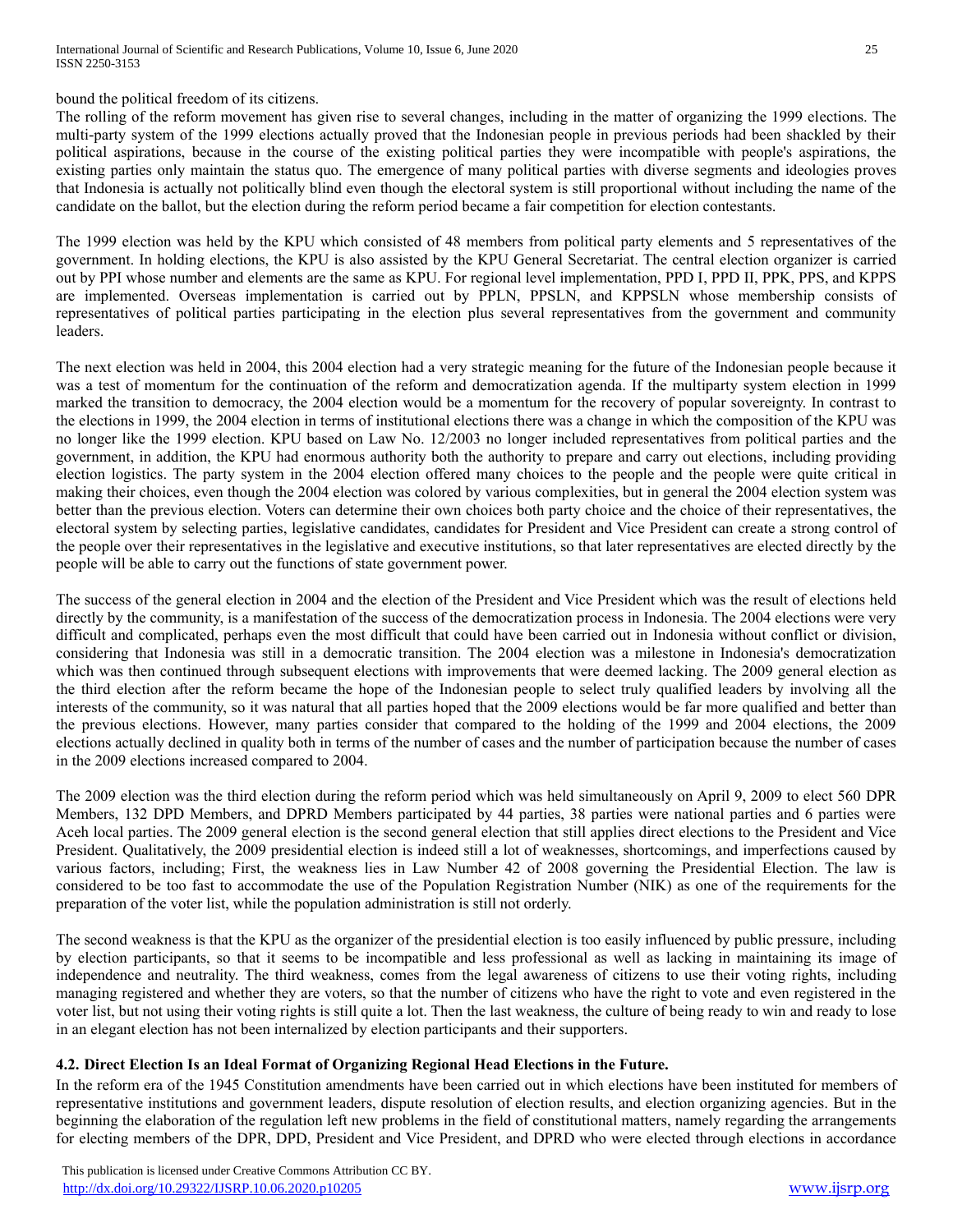with Article 22E paragraph (2), while for the election of the Governor, Regent, and the Mayor (Regional Head) is democratically elected according to Article 18 paragraph (4). Why are there two terms "elected through elections" and "democratically elected". Are democratic regional head elections a part of the general election?

The problems faced now with the General Election are various kinds regarding inefficiency, budget waste and horizontal conflicts. The discussion discourse started from being re-elected by the DPRD to the governor while the regent / mayor remained through the election. The use of the term "democratically elected" gives rise to multiple interpretations. In the science of law and the science of State Law there is a so-called legal interpretation if the text of a regulation raises multiple interpretations, then legal interpretation can be made, including grammatical, systemic, and historical. (Jimly Asshiddiqie, 2006: 273-313). When viewed from the grammatical side, the term democratic confuses what mechanism is applied. Democracy is only a process, but who chooses this becomes a problem. Systemic is to interpret with the logic of construction such as the principles and consistency with other arrangements.

From this systemic point of view, in the same article and amendment of the same year why the DPRD was formulated was elected through general elections while regional heads were democratically elected. Whereas in the next amendment the President is directly elected. In the election institutionalization system there should be election consistency. Therefore, from a systemic point of view the regional head should be interpreted as being chosen through direct elections. At that time it was not immediately formulated to be elected through direct elections because they did not yet know whether the president would be directly elected, and also gave flexibility because there were regional heads who were not elected based on the special law, namely Yogyakarta. From a historical perspective, that is to see from the history of the formulation or formation of the provisions. From the minutes of the session, we can know the purpose of democratic formulation. (Drafting Team for Comprehensive Manuscript Process and Results of Amendments to the 1945 Constitution, 2010). By doing a historical review of the amendments to the 1945 Constitution it can be seen that the first time the Regional Head was democratically elected was delivered by FPDIP at the PAH I BP MPR session which discussed the formulation of Chapter VI on May 29, 2000. In this FPDIP stated that the government had not yet implemented the Article 18 of the 1945 Constitution as it should. Government is carried out centrally with pressure and coercion. Regional Head Elections at all levels are carried out with full engineering and only prioritize formal figures and ignore informal figures. To prevent the repression of coercion and coercion practices, FPDIP proposes to be explicitly stated with the formula: "Autonomous Regions have democratically elected Heads of Regional Governments whose implementation is regulated by law". (Drafting Team for Comprehensive Manuscript Process and Results of Amendments to the 1945 Constitution, 2010). It is clear that what was meant democratically according to the FPDIP at the PAH I BP MPR session above was to end the practice of regional head elections which had been carried out through engineering and the practice of government pressure and coercion on democratic mechanisms to elect the current regional heads.

On the other hand regional government arrangements tend to make uniformity, whereas in the explanation of Article 18 of the 1945 Constitution founding fathers stated in the territory of Indonesia there are approximately 250 zelfbesturende landschappen and volkgemeenschappen such as villages in Java and Bali, Nagari in Minangkabau, and so on. Therefore, the Daulat Ummah Party (FPDU) faction believes that Article 18 can no longer regulate the overall regional government let alone arrange regional and central relations. Furthermore, the FPDU proposes amendments to Article 18 which contains eight items, including the second item "Every autonomous region has a DPRD elected by the people in an election" and the fourth item "Each region has a regional government head or regional head directly elected by the people". Regional Heads elected directly by the people proposed by FPDU should be understood as FPDU formulates DPRD members who are also elected by the people through elections, thus regional heads elected by the people are elected through elections.

Referring to the historical interpretation of the pilkada in a democratic manner is nothing but directly elected. In the third amendment that formulated Article 22E it turned out that the election was explicitly intended to elect the President, DPR, DPD, and DPRD. The provisions of Article 18 (4) which formulate democratically elected are in fact left until the end of the fourth amendment. Thus, according to the 1945 Constitution the amendment results chosen democratically are interpreted directly chosen. (Ramlan Surbakti, Didik Supriyanto and Hasyim Asy'ari, 2011). However, based on sociological considerations, namely relying on the condition of society, political development, consideration of greater sociological interests can also be used as a legal interpretation. But this use has been separated from the systemic and historical formulation of the relevant provisions, because it only looks at the sociological development of society. (Ramlan Surbakti, Didik Supriyanto and Hasyim Asy'ari, 2011). Based on that the ideas of the regional head were returned to the DPRD chosen as a sociological interpretation, not a logic of legal consistency and not based on the historical purpose of formulating the provision.

Elections to elect regional heads directly are a means of building a basis of legitimacy for regional heads. Considering that DPRD members are elected directly by the voters through the election especially since the DPRD member election formula is now determined by the acquisition of the most votes, to balance the DPRD legitimacy basis, then the regional head's legitimacy basis should also be built through the election. The running of regional government required political stability. To maintain political stability this requires a balance of political power between the regional head and the DPRD. (Agussalim Andi Gadjong, 2007: 105). In the event that the regional head is elected by the DPRD, the consequence is that the DPRD will be given authority to hold accountable and dismiss the regional head before his term of office expires. Whereas as one of the characteristics of the presidential government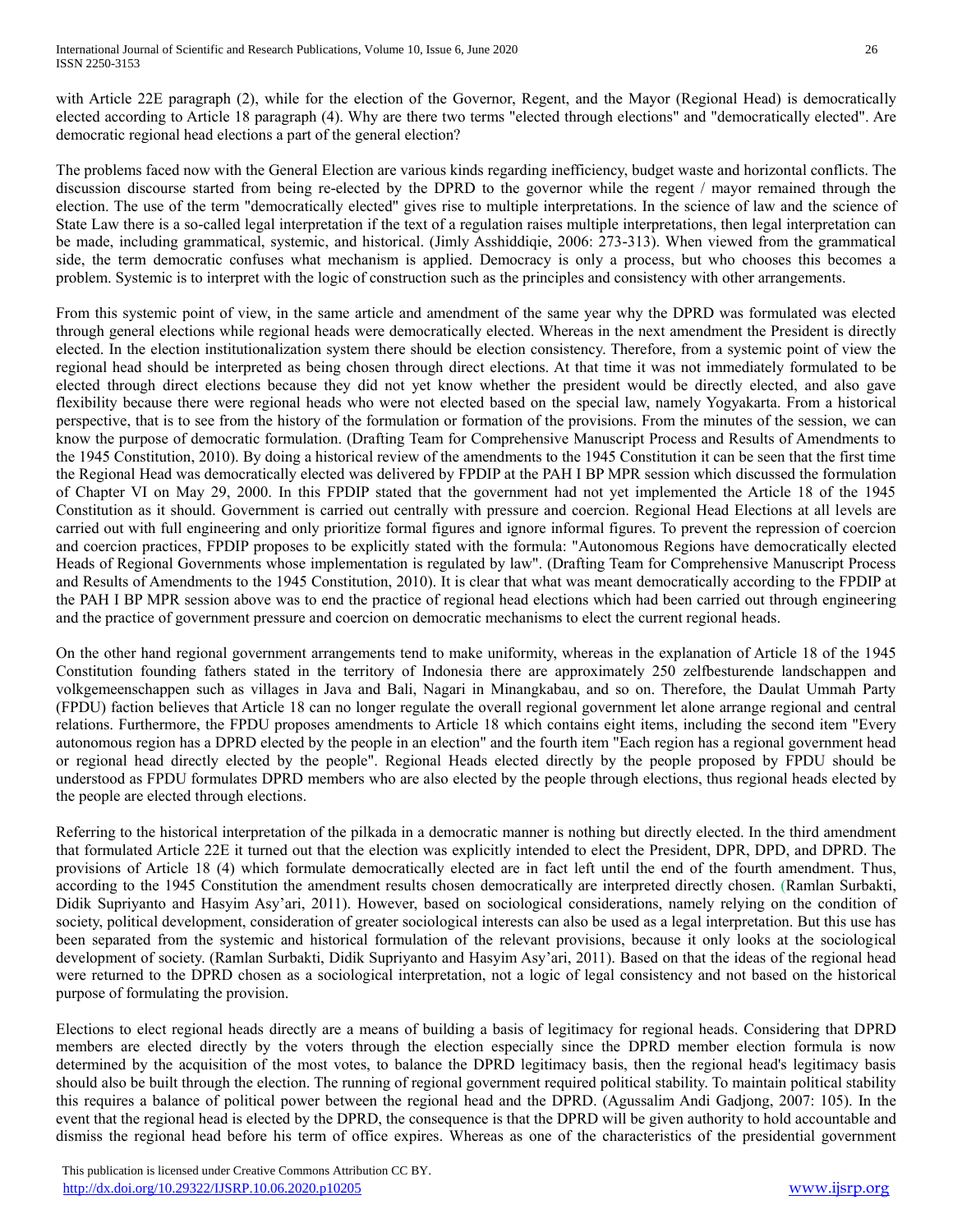system is the existence of certain terms of office (five years) as stipulated in Article 7 and Article 22E paragraphs (1) and (2)], and if the regional head is elected and dismissed by the DPRD it is feared that it will fall into political instability and leads to the parliamentary system. Experience throughout the application of Law No. 22 of 1999 proves this. To avoid political conflict between the regional head and the DPRD which is prolonged, and to maintain the political stability of the regional government, the regional head should be directly elected.

In the case of filling the position of Governor as the head of a province carried out by the Provincial DPRD, in addition to having the potential to cause conflict, it will also cause a problem of the legitimacy of the Governor before the Regent / Mayor if the Regent / Mayor is elected directly through elections. In order to carry out the task of coordinating the Regent / Mayor, the Governor must have strong political legitimacy. In the event that the Governor is not directly elected by the voters through the election, and is not also elected by the DPRD, but is appointed / appointed by the President, then there is a constitutional problem. The problem is that the province is an autonomous region, not an administrative region, where the autonomous region has the authority to regulate itself, including in choosing regional heads, not appointed / appointed. If filling the position of Governor through being appointed / appointed, the constitutional problem must be addressed first, namely changing the status of the province no longer as an autonomous region. (HAW Widjaja, 2009: 221).

The idea of maintaining direct elections through elections is not free from criticism. There are three criticisms that are often raised, namely relating to the high cost of post-conflict local elections, the still rampant money politics and violent conflicts that characterize the post-conflict local election. Against the emergence of a number of these criticisms, the following answers can be given: (Ramlan Surbakti, 2013). First, it deals with expensive post-conflict local elections. Efficiency in financing the implementation of post-conflict local elections can be realized through simultaneous local elections. Election of members of the Provincial DPRD and Regency / City DPRD are held on the same day / date, time, and TPS as the elections of the regional head and deputy head of the provincial region and regional head and deputy head of the district / city area. This savings not only occurred in the honorarium of KPPS, PPS and PPK officers, but also in other expenditure sectors from three times to one local election. Local elections will simultaneously reduce the cost of the campaign because the campaign will be held by a coalition of two or three political parties for the election of members of the DPRD and the election of regional heads and deputy regional heads (provincial and district / city). The biggest campaign expenditure so far has not been to finance various forms of legal campaigning under the law, but to "rent a boat" to be nominated by a political party or a combination of political parties, and buy votes directly or through intermediaries. Second; relating to incumbents tend to use positions for personal campaigns. In the media coverage, it has been revealed that there are at least two modes used by the incumbent for the benefit of his personal campaign, namely social assistance funds and village development assistance. Regulations regarding this matter are not entirely located in the Election Law, but also in other laws and regulations. The assumption that should be held is not "humans are basically good" so it does not need to be regulated, but "whatever his background, humans can do good but can also do bad". Because it is needed arrangements to encourage good tendencies and prevent bad tendencies. The implementation of democracy must be guided by the law. Regulations regarding procedures for using social assistance and allocation of development budgets must be formulated in more detail so as to encourage incumbent's good behavior and prevent incumbent's bad behavior. Third: violence in some areas is not entirely related to post-conflict local elections. At least two things can be stated regarding the phenomenon of violence in several regions. First, the tensions caused by the disparity between communities are actually due to the lack of adequate channels from the various institutions that are supposed to play a role. Political parties that have seats in the DPR and DPRD as formal political representations (they are elected through elections to represent the citizens) are the ones who should accommodate and fight for the aspirations of these people. What is troubling is that political parties feel innocent every time there is political violence in the region. Second, elections are institutionalized conflicts. This means that the procedures and rules of competition between those who strive to obtain and those who strive to maintain seats / positions are regulated in a complete, clear, and consistent manner based on direct, general, free, confidential, honest and fair, transparent and accountable principles.

Elections governed by laws like this are called institutionalization of conflict. Institutionalization of conflicts like this is intended not only to get elected candidates, but also so that competition takes place peacefully without violence. One or more aspects of this institutionalization that may not have been effective in preventing violence. Filing a lawsuit against the results of the elections to the Constitutional Court should be seen as the willingness of the community to settle disputes over the results of civilized (legal), not with violence. Therefore, the number of claims against the election results cannot be interpreted as a weakness, but a positive phenomenon.

# **V. CONCLUSION**

1. The Regional Head Electoral Institution as a sub-system of the government system has a very important position in maintaining the process of organizing the regional head elections by carrying out the implementation of regional head elections independently by using overflow and jurdil principles. The position of the organizer of the regional head election in Indonesia was originally in the regional government regime which was named the Regional Election Commission (KPUD) which was responsible to the Regional House of Representatives. The position of this institution then changed from what was originally in the regional government regime according to the provisions of Law Number 32 of 2004 and through Law Number 22 of 2007 entered into the electoral regime with national, permanent and independent positions.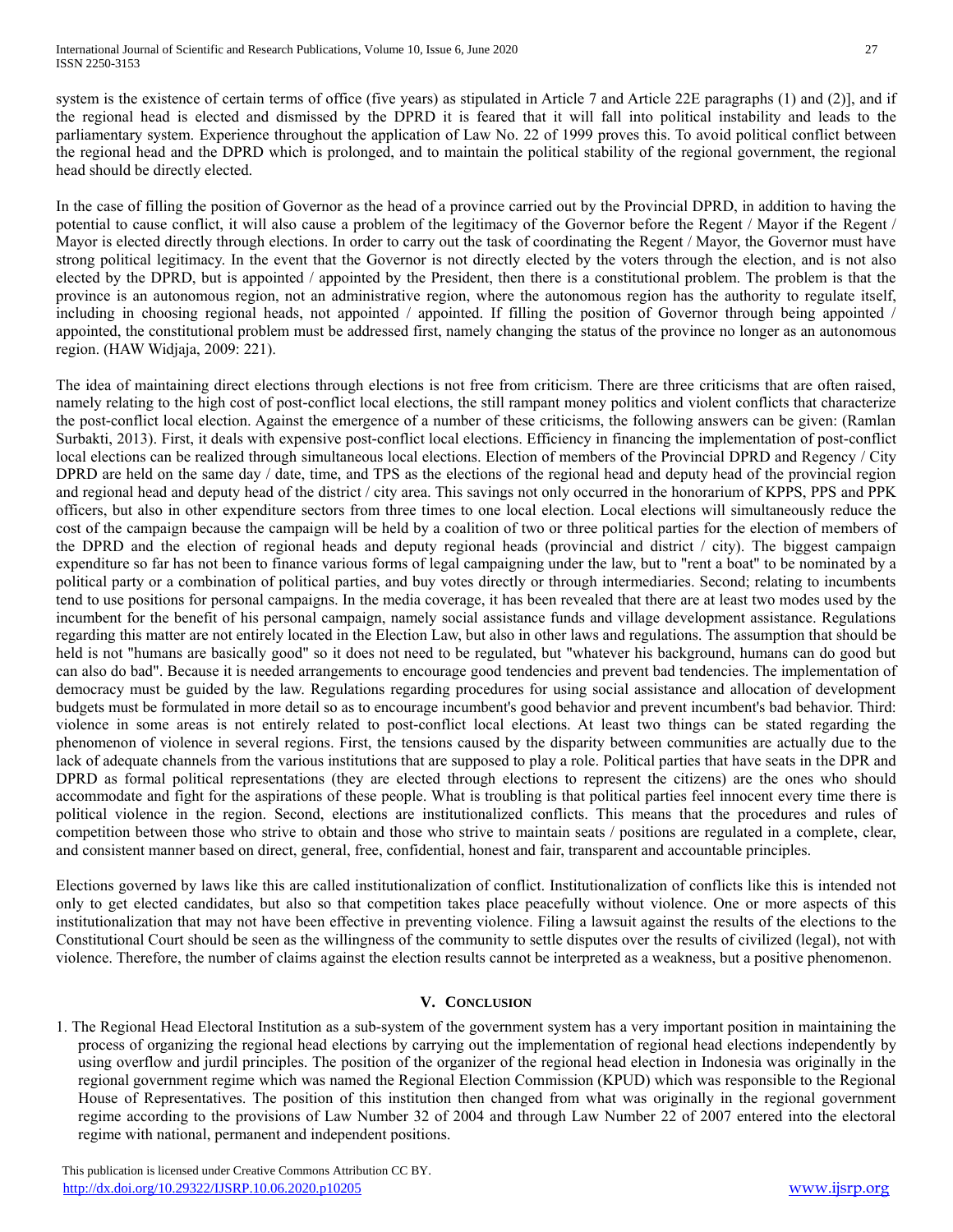- 2. The mechanism of organizing regional elections as a manifestation of the people's right to conduct democracy is a method or procedure that regulates and allows citizens to choose regional heads from and for themselves, meaning that those who elect or who wish to be elected are also part of an equal entity from the region concerned .. This mechanism is closely related to the rules and procedures of changing or transforming votes to political positions such as governors, regents and or mayors. Election of regional heads is considered as the most real form of democracy and the most concrete form of participation (participation) of the people in the administration of government in their regions.
- 3. The ideal format for the election of regional heads in the Indonesian constitutional system in the future in accordance with the constitution of the Republic of Indonesia 1945 Constitution determines that the form of the State adopted by Indonesia is the Republic, as a consequence of a Republican state, sovereignty is in the hands of the people. The implication is that the filling of state political office such as the position of regional head is carried out directly by the people through a general election. Even though Article 18 Paragraph (4) of the 1945 Constitution stipulates that Governors, Regents and Mayors are elected democratically, using the hermeneutic interpretation of the word "democratic" here must be interpreted that regional heads are elected directly by the people. So as a consequence of the form of a Republican state, sovereignty is in the hands of the people, the people are entitled to determine their regional head. On the other hand the Indonesian constitution of the 1945 Constitution adheres to the presidential government system. One of the characteristics of a presidential government system is that the President as the executive leader is directly elected by the people, this is what distinguishes it from the parliamentary system where the executive leadership is elected by parliament based on the acquisition of a majority of seats in parliament. To emphasize and maintain the consistency of the presidential government system, filling the position of regional head as leader of the regional government is done through direct elections, not by parliament (DPRD). Based on the constitutional juridical argument, filling the regional head in the future should continue to maintain the formulation where the regional head is elected directly by the people through the election

#### **VI. REFERENCES**

- [1] Affan Gaffar, " Politik Indonesia Transisi Menuju Demokrasi", Cetakan IV, Pustaka Pelajar, Yogyakarta. 2004.
- [2] Ahmad Tafsir, "Filsafat Umum: Akal dan Hati Sejak Thales sampai Capra", Penerbit PT. Remaja Rosdakarya, Bandung, 2001.
- [3] Anton Bakker, "Antropologi Metafisik", Kanisius, Yogyakarta, 2000.
- [4] Bahder Johan Nasution, "Metode Penelitian Ilmu Hukum", CV. Mandar Maju, Bandung. 2008.
- [5] Dwi Siswanto, "Humanisme Eksistensial Jean-Paul Sartre", cetakan pertama, Philosophy Press, Yogyakarta, 2001.
- [6] John Stuart Mill, "On Liberty Perihal Kebebasan", Yayasan Obor Indinesia, Jakarta, 1996.
- [7] Harun Hadiwijono, "Sari Sejarah Filsafat Barat 2", Kanisius, Yogyakarta, 1980.
- [8] HAW Widjaja, " Otonomi Daerah dan Daerah Otonom", Rajawali Perss, Jakarta. 2009.
- [9] \_\_\_\_\_\_\_\_\_\_\_\_\_ " Otonomi Desa, Merupakan Otonomi yang Asli, Bulat dan Utuh", PT RajaGrafindo Persada, Jakarta. 2010.
- [10] Jean-Paul Sartre, "Being and Nothingness", trans. by Hazel E. Barnes, New York: Philocopical Library,1956.
- [11] Jimly Asshiddiqie, "Pengantar Ilmu Hukum Tata Negara". PT Raja Grafindo Persada, Jakarta. 2009.
- [12] \_\_\_\_\_\_\_\_\_\_\_\_\_\_, "Pokok-Pokok Hukum Tata Negara Indonesia Pasca reformasi". PT Bhuana Ilmu Populer, Jakarta. 2008.
- [13] Ramlan Surbakti, " Memahami Ilmu Politik", Grasindo, Jakarta. 2010.
- [14] Retno Saraswati, "Rekonseptualisasi Hak Konstitusional Calon Perseorangan Menuju Pemerintahan Daerah Yang Efektif", Disertasi Program Doktor Ilmu Hukum, Universitas Diponegoro, Semarang, 2011.
- [15] Robert lawang, "Pengantar Sosiologi",Universitas terbuka, Jakarta, 1994.
- [16] Suharizal, "Implikasi Pemilihan Kepala Daerah Langsung Terhadap Pertumbuhan Demokrasi dan Jalannya Pemerintahan di Daerah". Disertasi Program Doktor Fakultas Hukum Univeritas Padjajaran, Bandung, 2014
- [17] Tubagus Iman Ariyadi, "Peran Kiai Dalam Pemilihan Gubernur Provinsi Banten", Disertasi Program Doktor Fakultas Ilmu Sosial dan Ilmu Politik Universitas Indonesia (FISIP-UI), Depok, 2015
- [18] Van der Weij, P.A. , "Filsuf-Filsuf Besar Tentag Manusia", Kanisius Joyakarta, 2001.